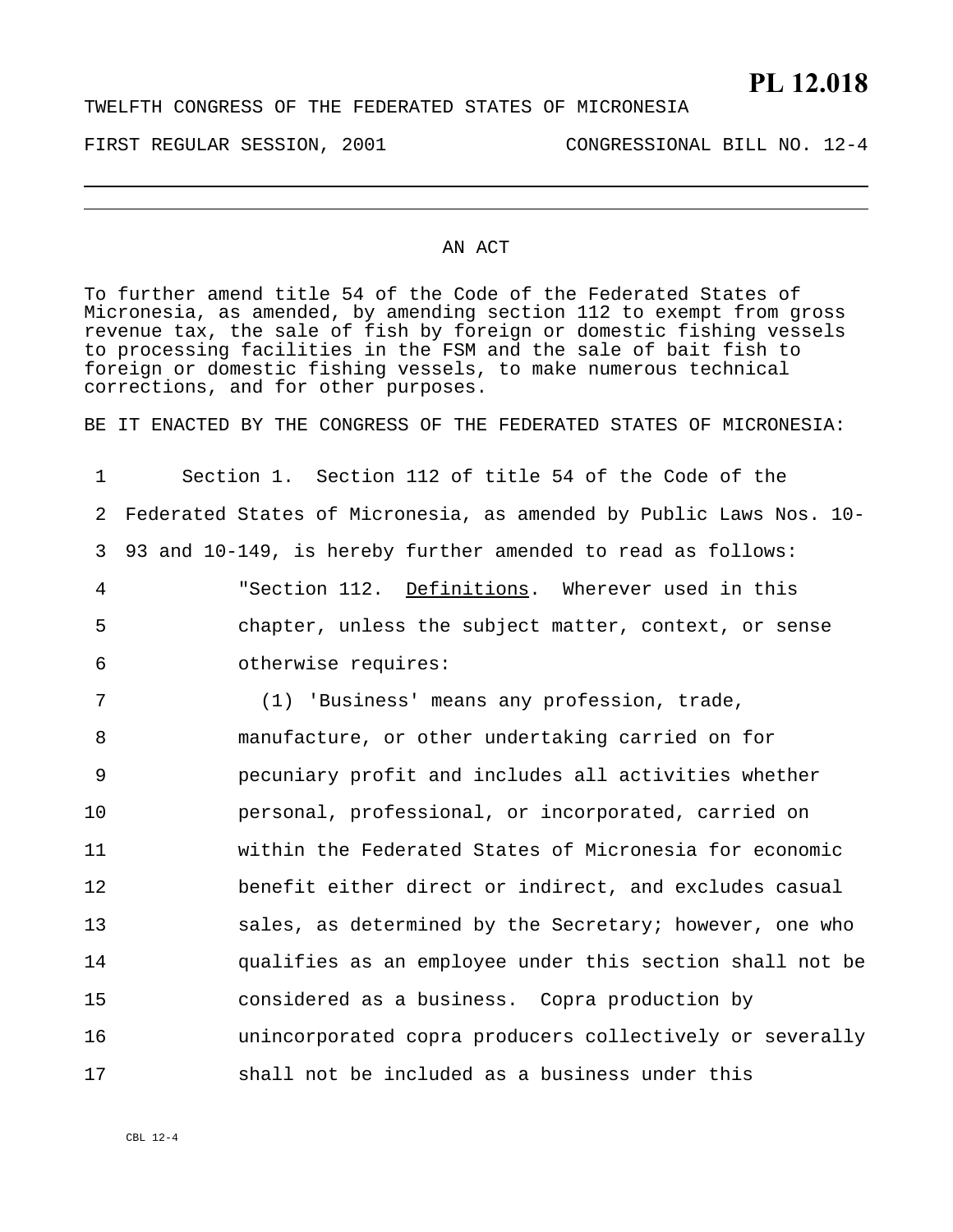1 2 3 4 5 6 7 8 9 10 11 12 13 14 15 16 17 18 19 20 21 22 23 definition. (2) 'Commercial aircraft' means any aircraft capable of and intended for use in commercial aviation. (3) 'Employee' means any individual who, under the usual common law rules applicable in determining the employer-employee relationship, has the status of an employee. (4) 'Employer' includes any individual, corporation, association, joint stock company, bank, insurance company, credit union, cooperative, or other equity or group employing any person, and also includes the Federated States of Micronesia, State and local governments, and their agencies, charged with the disbursement of public moneys as salaries or wages. 'Employer' also includes the United States Government and instrumentalities thereof. (5) 'Gross revenue' means the gross receipts, cash or accrued, of the taxpayer received as compensation for personal services and the gross receipts of the taxpayer derived from trade, business, commerce, or sales and the value proceeding or accruing from the sale of tangible personal property, or services, or both, and all receipts, actual or accrued by reason of the capital of

2 of 8

the business engaged in, including interest, rentals,

24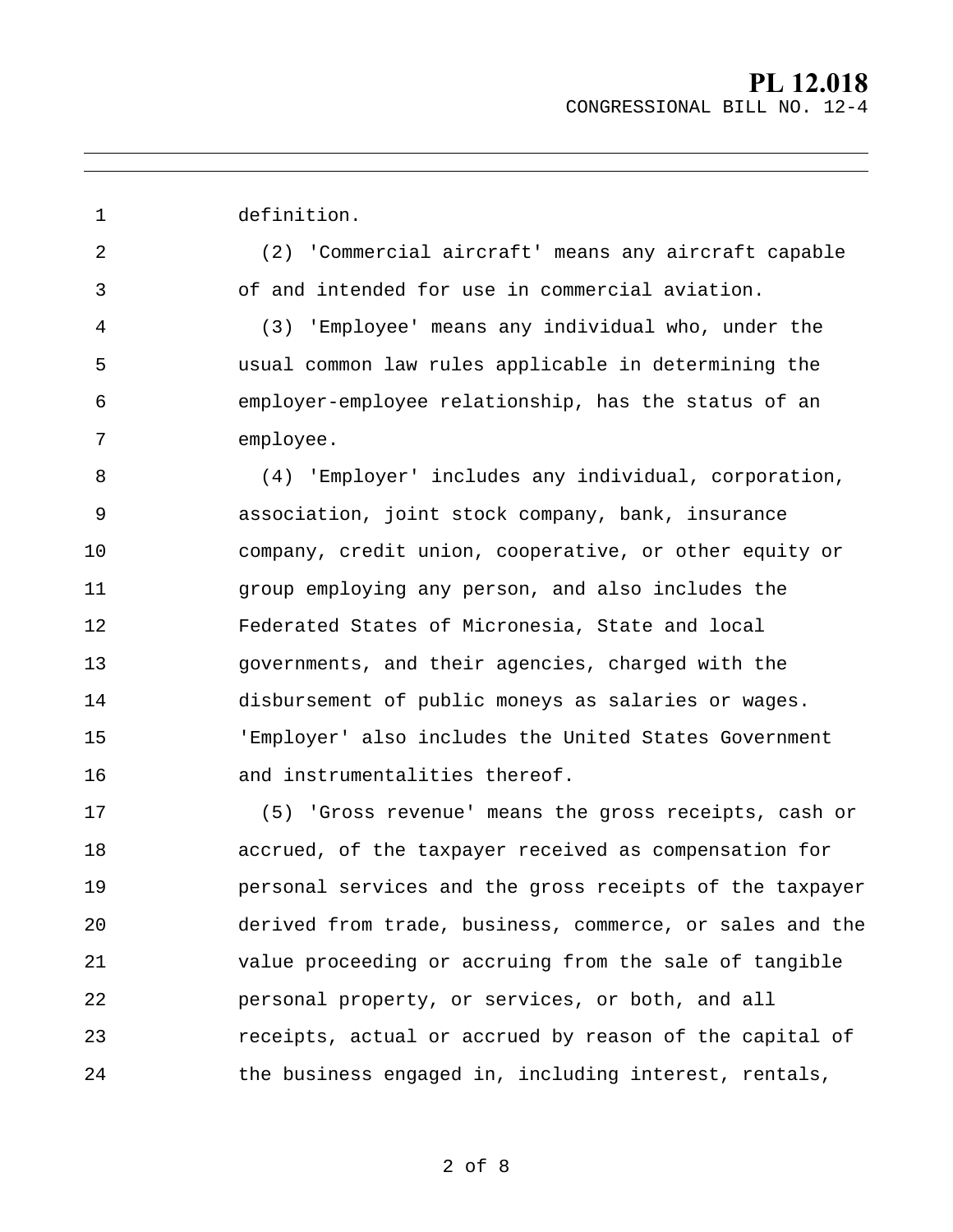1 2 3 4 5 6 7 8 9 10 11 12 13 14 15 16 17 18 19 20 21 22 23 24 royalties, fees, or other emoluments however designated and without any deductions on account of the cost of property sold, the cost of materials used, labor cost, taxes, royalties, or interest paid or any other expenses whatsoever. Gross revenue shall not include the following: (a) refunds and rebates; (b) moneys held in a fiduciary capacity; (c) wages and salaries, received by the taxpayer, which are taxed under other provisions of this chapter; (d) sale payments received for the sale of a commercial aircraft, to the extent that such sale payments in any quarter shall equal the rental payments made to the buyer/lessor by the seller/lessee of such aircraft for its rental by the seller/lessee; (e) rental payments received for the rental of a commercial aircraft, to the extent that such rental payments in any quarter shall equal the sale payments made to the seller/lessee by the buyer/lessor of such aircraft for its purchase by the buyer/lessor; (f) cash discounts allowed and taken on sales, the proceeds of sale of goods, wares, or merchandise returned by customers when the sale price is refunded either in cash or by credit; or the sale price of any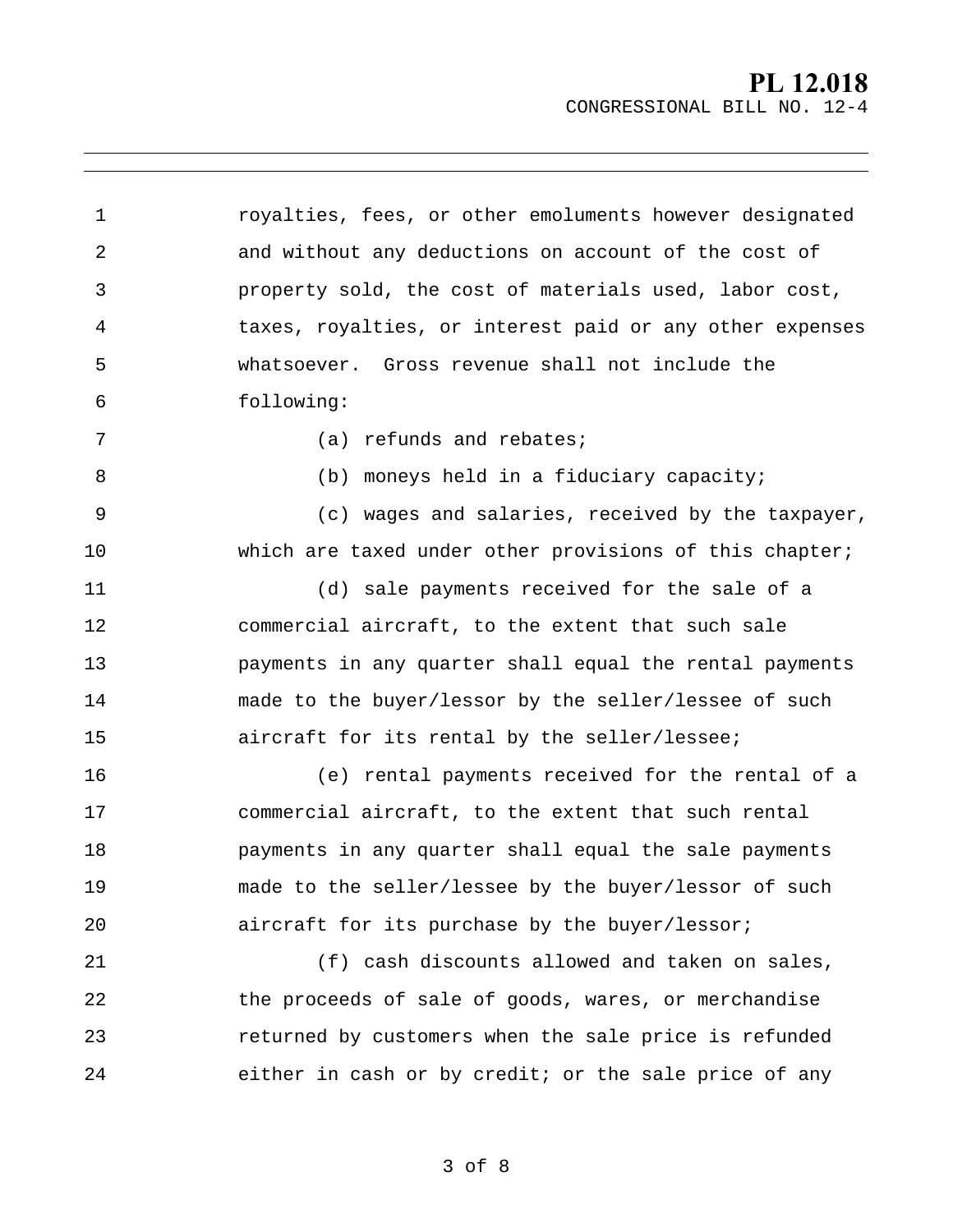1 2 3 4 5 6 7 8 9 10 11 12 13 14 15 16 17 18 19  $2.0$ 21 22 23 24 article accepted as part of payment of any new article sold, if the full sale price of a new article is included in 'gross revenue'; (g) funds received by an international organization, foreign contractor, or other foreign entity paid from foreign aid proceeds donated to the Federated States of Micronesia pursuant to a foreign aid agreement entered into by the Federated States of Micronesia, the terms of which require that such gross revenue shall not be subject to taxation by the Government of the Federated States of Micronesia; (h) proceeds of export sales of tangible personal property produced or manufactured in the Federated States of Micronesia and delivered to a buyer outside the Federated States of Micronesia; (i) proceeds of sales of products of a processing facility in the Federated States of Micronesia which are subsequently exported from, and not used in, the Federated States of Micronesia; (j) proceeds of sales of fish by foreign or domestic fishing vessels to processing facilities within the Federated States of Micronesia; or (k) proceeds of sales of bait fish to foreign or domestic fishing vessels.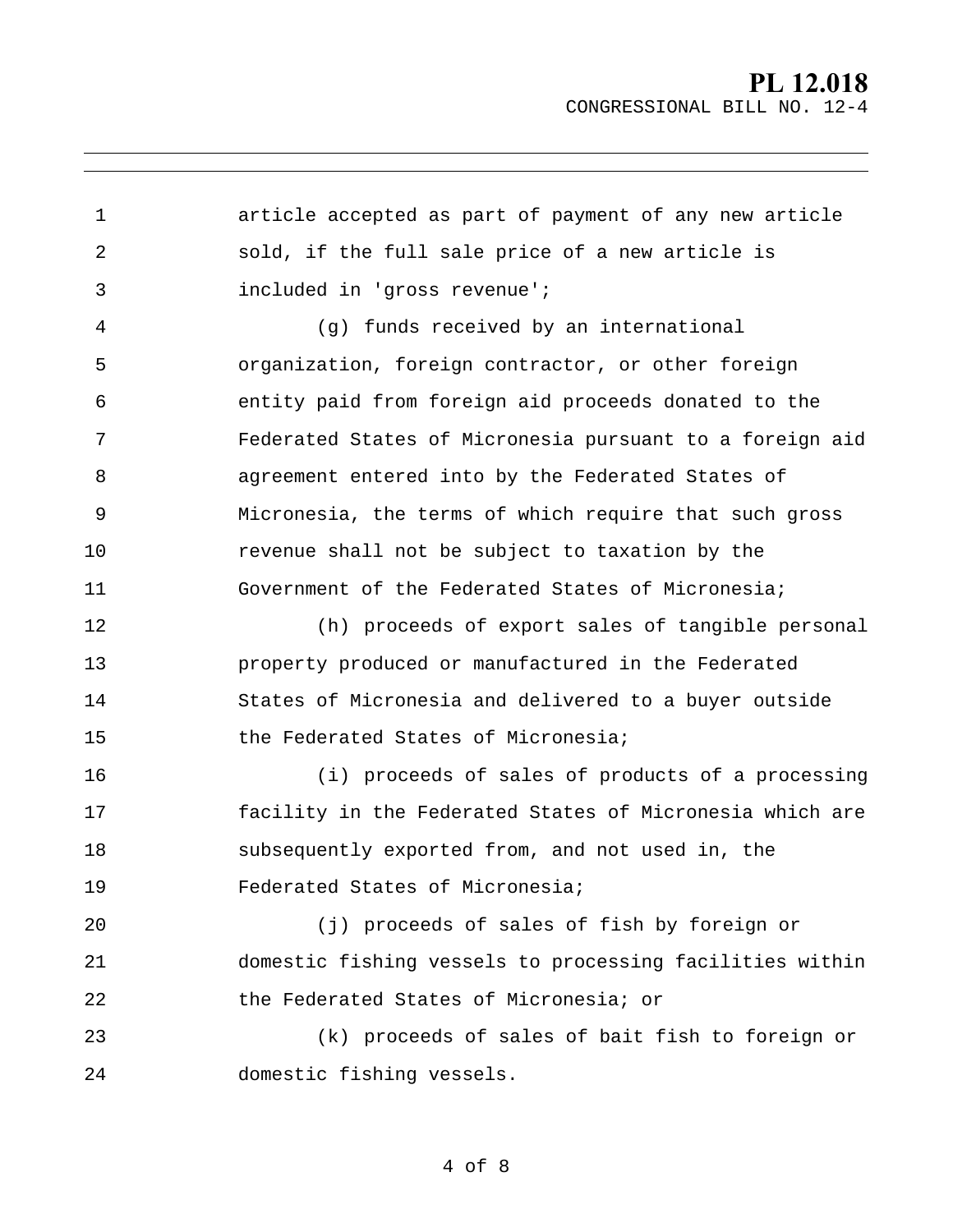1 2 3 4 5 6 7 8 9 (6) 'Military or Naval Forces of the United States' and 'Armed Forces of the United States' means all regular and reserve components of the uniformed services which are subject to the jurisdiction of the Secretary of the Army, Navy, or Air Force, and also includes the Coast Guard. (7) 'Month' means calendar month. (8) 'Processing facility' means a business that prepares, alters, and/or packages raw materials into a finished product for resale.

11 12 13 14 15 16 (9) 'Purchase payments' means payments on the actual selling price, including any interest, carrying charges, or other charges associated with a sale. As used herein, the word 'sale' implies a transfer of ownership of that which is sold, in exchange for the purchase payments or promise thereof.

10

17 18 19 20 (10) 'Rental payments' means any payments made in exchange for use or rental, and includes interest, carrying charges, or other charges associated with use or rental.

21 22 (11) 'Secretary' means the Secretary of the Department of Finance and Administration.

23 24 (12) 'Wages' or 'Salaries' means and includes commissions, fees, compensation, emoluments, bonuses,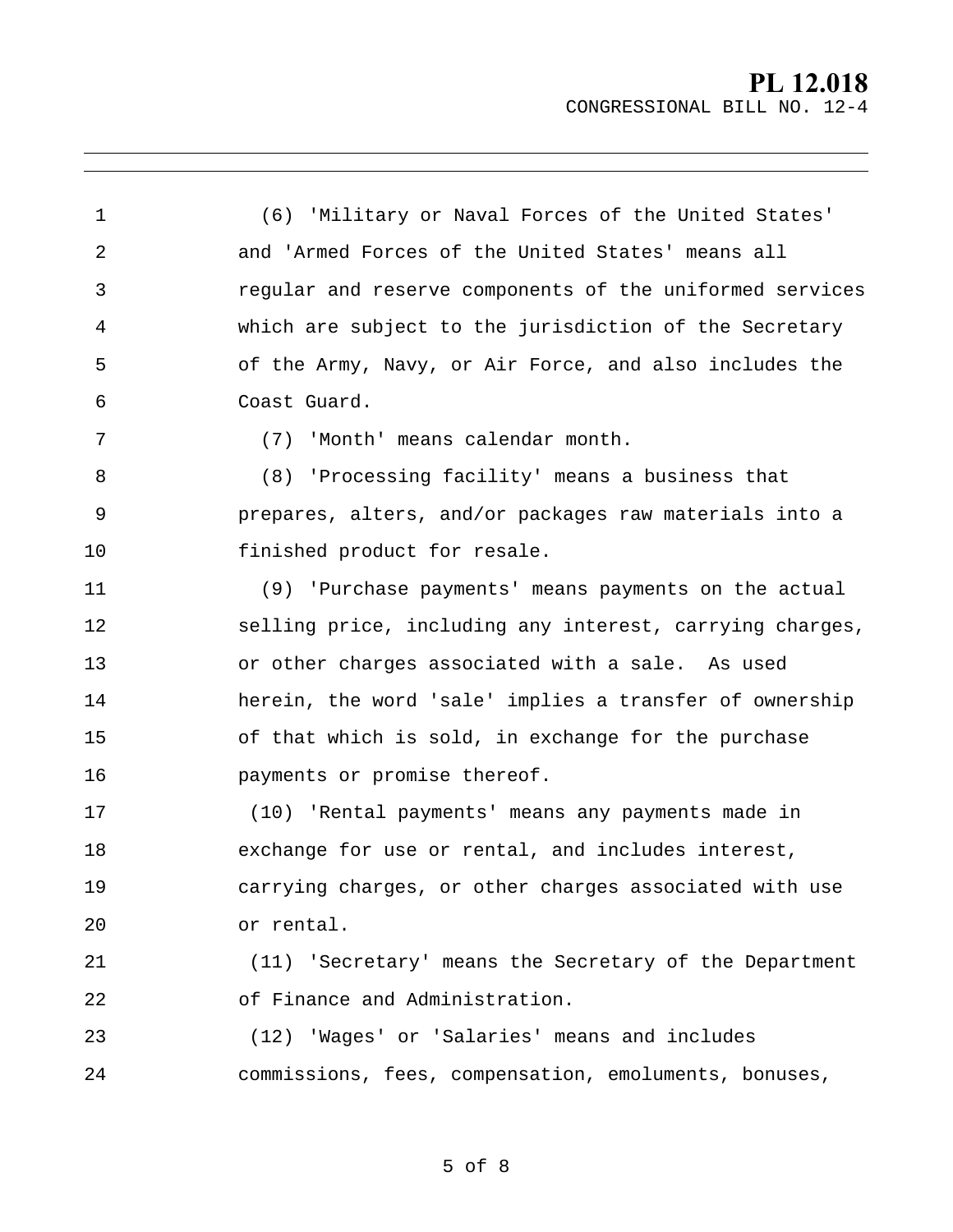1 2 3 4 5 6 7 8 9 10 11 12 13 14 15 16 17 18 19 20 21 22 23 24 and every and all other kinds of compensation paid for, or credited or attributable to, personal services performed by an individual, which services have been performed by such person as an employee. Wages and salaries shall not include the following: (a) any payment received from the United States by members of the Military or Naval Forces of the United States or the Armed Forces of the United States; (b) reasonable per diem and travel allowances to the extent that they do not exceed any comparable Federated States of Micronesia Government rates; (c) rental value of a home furnished to any employee or a reasonable rental allowance paid to any employee (to the extent such allowance is used by the employee to rent or provide a home); (d) any payment on account of sickness or accident disability, or any payment of medical or hospitalization expenses, made by an employer to or on behalf of an employee; provided, however, that normal wages or salaries paid to an employee for a period of time during which he is excused from work because of sickness shall not be excluded from wages and salaries under this subsection; (e) any payment made to or on behalf of an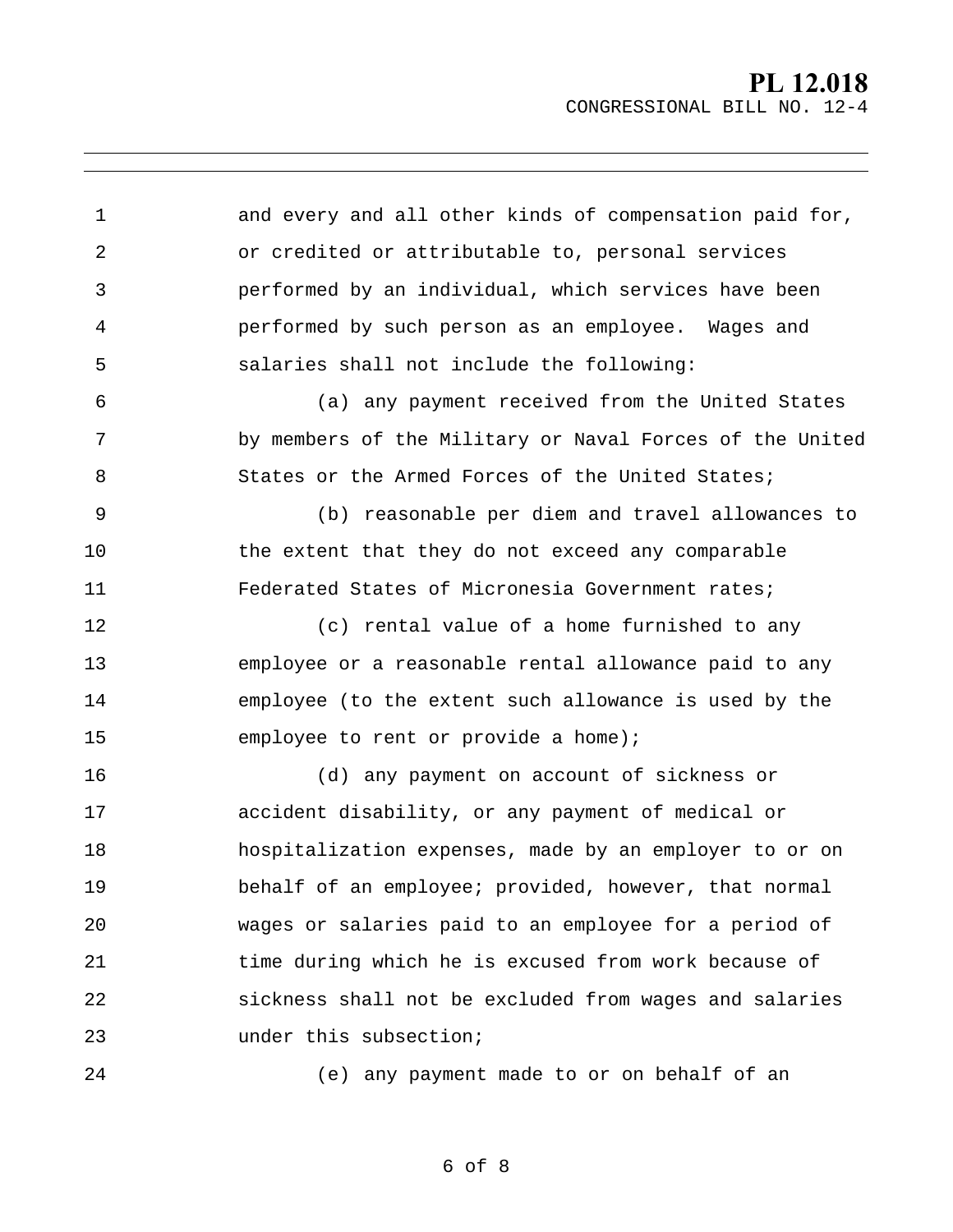1 2 3 4 5 6 7 8 9 10 11 12 13 14 15 16 17 18 19  $2.0$ 21 22 23 24 employee or to his beneficiary from a trust or annuity; (f) remuneration paid in any medium other than cash to an employee for service not in the ordinary course of the employer's trade or business; (g) remuneration paid for casual or intermittent labor not performed in the ordinary course of the employer's trade or business and for not more than one week in each calendar month; (h) any payment in the form of a scholarship, fellowship, or stipend made to any employee while he is a full-time, bona fide student at an educational institution; (i) any payment received by a minister of the gospel or clergyman from a religious group or organization; (j) any payment received by an employee for services performed as a domestic or household employee for a private individual or family; (k) any payment received by an employee, who is not a citizen of the Federated States of Micronesia, while employed by an international organization, foreign contractor, or other foreign entity performing services or otherwise conducting business in furtherance of a foreign aid agreement entered into by the Federated